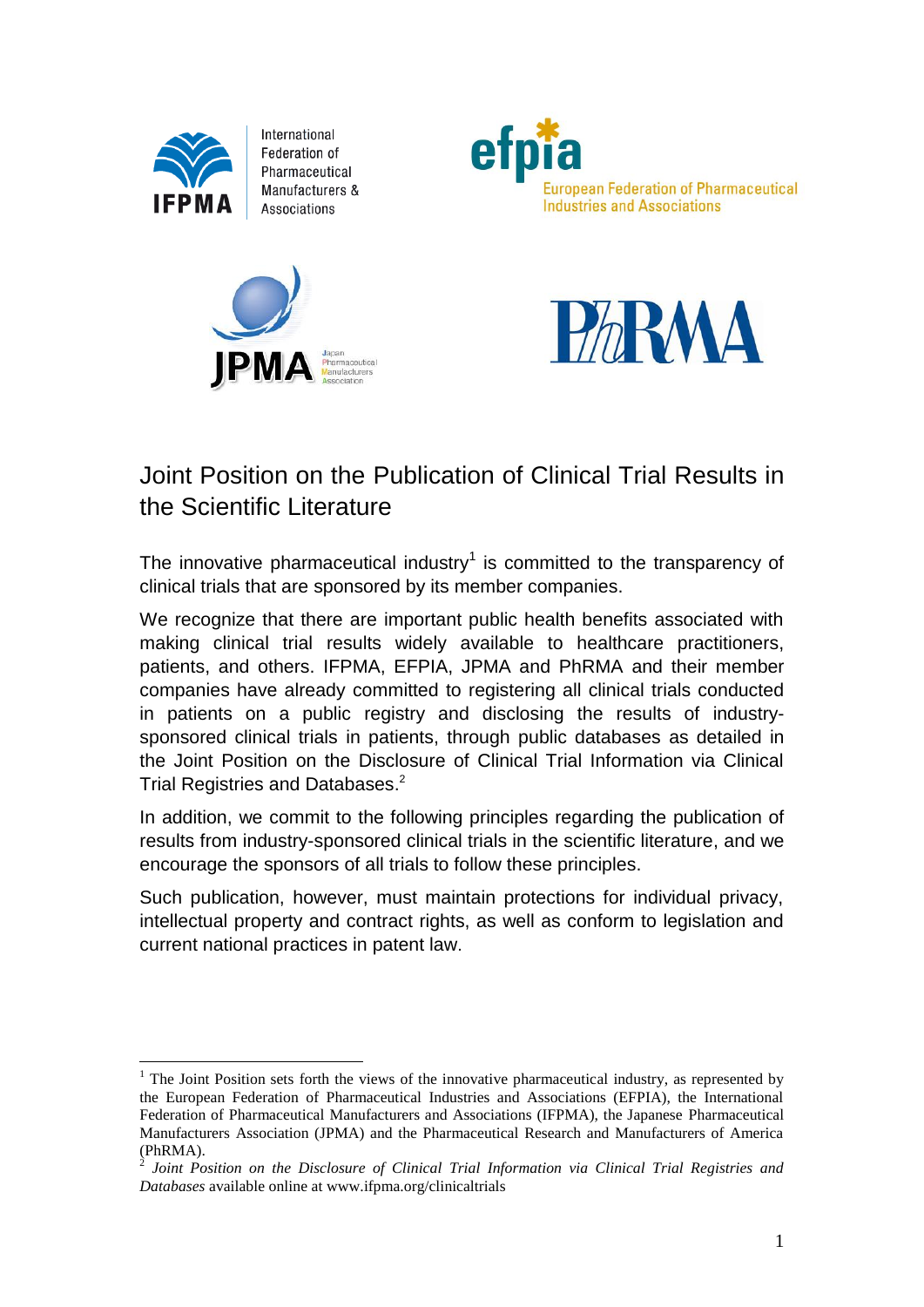# PUBLICATION IN THE SCIENTIFIC LITERATURE

We recognize the importance of seeking to publish results of clinical trials in the peer-reviewed scientific literature as discussed below. Our approach is described in this Joint Position paper which for convenience is organized by "Which Trials", "When Submitted", "Where Submitted", "What information".

#### WHICH TRIALS:

All industry-sponsored<sup>3</sup> clinical trials<sup>4</sup> should be considered for publication in the scientific literature irrespective of whether the results of the sponsors' medicine(s) are positive or negative. At a minimum, results from all phase  $3<sup>5</sup>$ clinical trials and any clinical trial results of significant medical importance should be submitted for publication. This includes investigational clinical products whose development programs are discontinued.

# WHEN SUBMITTED:

Submissions for publication of applicable clinical trials in the scientific literature should take place in a timely manner. Industry sponsors should prioritize clinical trials for submission where the results are of high medical or scientific importance. The results of completed clinical trials described above should be submitted for publication wherever possible within 12 months and no later than 18 months of:

- In the case of already marketed medicinal products, the completion of clinical trials;
- In the case of investigational medicinal products:
	- › The regulatory approval of the new medicine; or
	- $\rightarrow$  The decision to discontinue development.

Primary publication(s) $6$  (i.e. the results from all centers) should be published before, or in parallel with, any secondary publications (such as sub-group analyses or results from individual centers). For a multi-site clinical trial, analyses based on single-site data usually have significant statistical limitations, and frequently do not provide meaningful information for health care professionals or patients.

<sup>&</sup>lt;sup>3</sup> See ICH E6 1.53; 21 C.F.R. 312.3(b).

<sup>&</sup>lt;sup>4</sup> A "clinical trial" means an interventional trial involving human subjects from Phase 1 and beyond. For example, the term does not include the use of a drug in the normal course of medical practice or non-clinical laboratory studies. Clinical trials "in patients" are those that test a medicine on subjects who actually require medical care.

<sup>&</sup>lt;sup>5</sup> See ICH E8 3.1.3.3.

<sup>&</sup>lt;sup>6</sup> The first publication that is based on consolidated data from all centres, analysed as stipulated in the research protocol and agreed upon by investigators before trial initiation.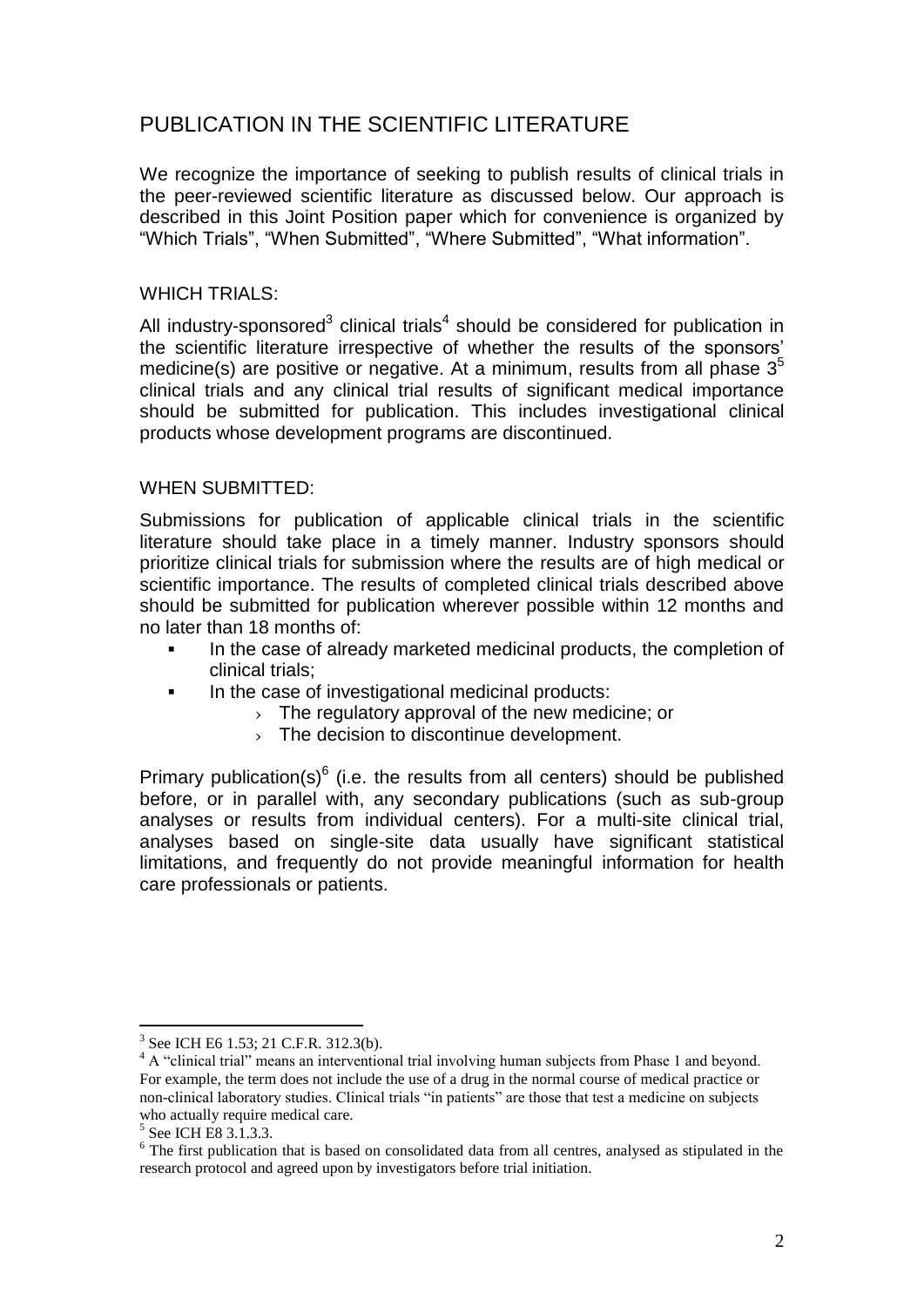#### WHERE SUBMITTED:

It should be the intention to submit clinical trial results for publication as manuscripts in peer-reviewed journals. Whenever possible, these clinical trial results should be submitted to journals indexed by online bibliographic databases (e.g. Medline).

#### WHAT INFORMATION:

#### **Authorship and Acknowledgements**

Authorship and acknowledgements for scientific publications from industrysponsored clinical trials should be consistent with the principles embodied in the ICMJE Uniform Requirements for Manuscripts. Specifically, authorship credit should be based on meeting all three of the following criteria:

- 1. Substantial contributions to conception and design, or acquisition of data, or analysis and interpretation of data;
- 2. Drafting the article or revising it critically for important intellectual content;
- 3. Final approval of the version to be published.

Some journals may employ a more narrow definition of authorship, which should be respected in such cases. All individuals who qualify according to the authorship criteria should be listed on the publication.

The ICMJE guidelines do not provide clear guidance in determining the order in which authors are listed, so this should be agreed by the authors.

Where medical writers, statisticians or others help to develop publications but do not meet authorship criteria, their involvement should be appropriately acknowledged and their identities, affiliations, source of funding and any other potential competing interests stated.

All other sources of support and/or assistance should be acknowledged.

#### **Disclosure**

Companies should disclose their involvement in both the research and the development of publications. Sponsors should also encourage external authors to meet their responsibilities in disclosing all relevant competing interests when submitting a publication or making a presentation. Examples include, but are not limited to, disclosure of an author's receipt of research grants, author's receipt of payments for consultant or speaker services, and/or author's ownership of stock.

We support the adoption by journals of a uniform format to collect and publish author information, including potential conflicts. Consistent presentation of this information, both within and across journals, is crucial to establish the trust and integrity of authors and sponsor.